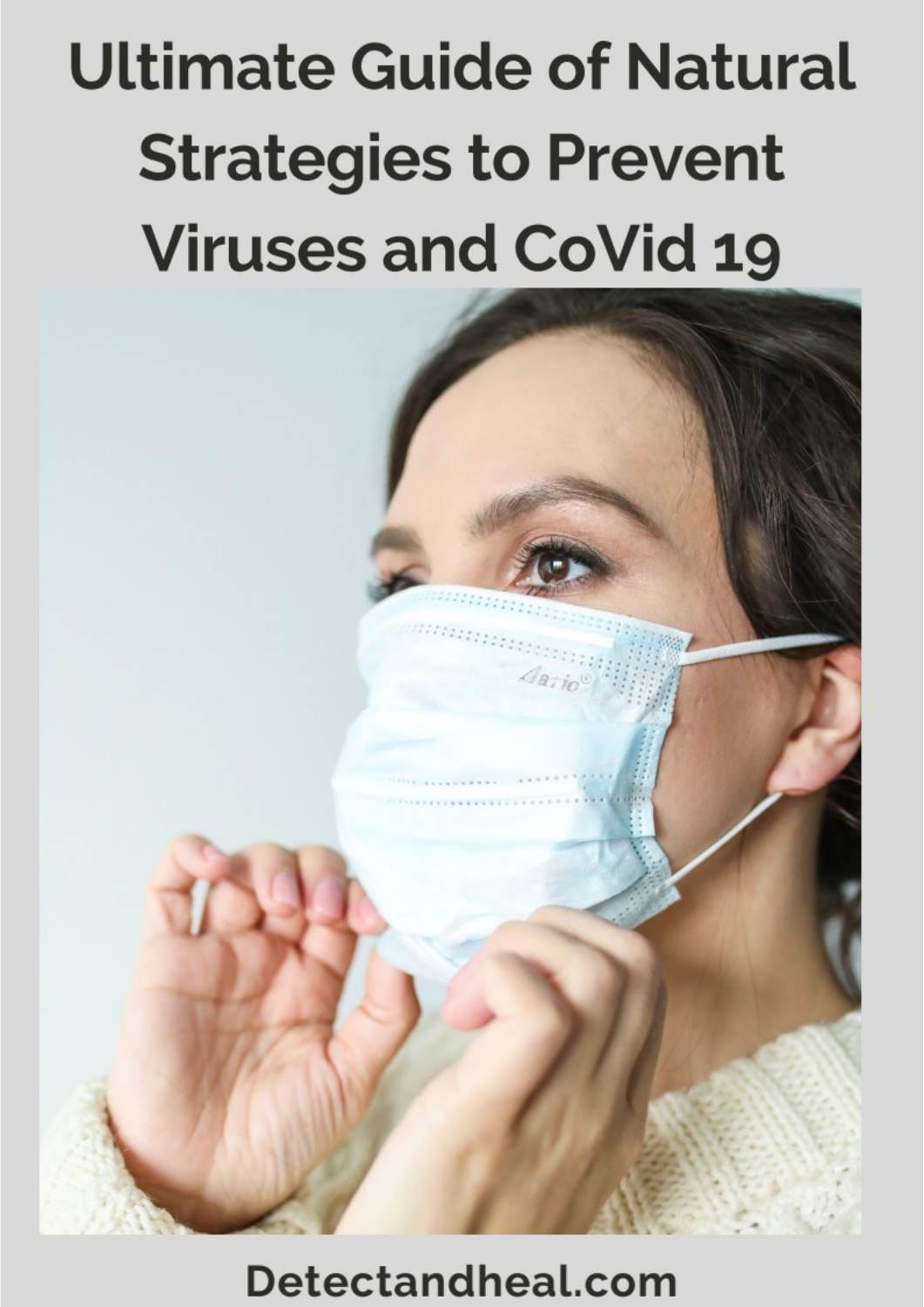## <span id="page-1-0"></span>**1. Introduction**

This book was first conceived as a guide stating the best natural strategies against viruses and pathogens, that is, to strengthen the immune system.

However, as time went by, I realized that mentioning them without going into further details, such as the medical properties, the differences between them, the proper dosage, was not enough. It is still good to know these strategies than not. But it is much more of an advantage when adding more information on how to use them, the side effects of the chemical drugs, the safety in children, pregnant women, gluten-sensitive people etc. A simple guide can not contain all this information, yet important if you are among these people. Or, in other words, if you have some particularity in your health (e.g, if you're under chemical treatment, if you suffer from mental disorders, if you're pregnant, if you have hard, constricted tissues etc...). A guide is too short. That is why guides only show information destined to people in average good health, or more precisely: adults in good shape who are not under chemical treatment, whose mental health is okay, who don't have children, pets. However, it is less and less likely to meet these people in highly industrialized, polluted, "developed" societies. Besides, this type of person will generally not have the idea to get interested in natural health solutions unless they're keen on medicine.

So, I tried my best to provide all the warnings and information regarding these strategies for everybody.

So, if you are:

- pregnant
- a teenager
- a parent of children and infants
- an elderly

Or if you suffer:

- from a chronic disease (hypothyroidism, hyperthyroidism, Hashimoto, Graves, Crohn's disease, diabetes, cancer, HIV...)
- from allergies, gluten sensitivity

Or if you:

- follow a specific chemical treatment
- have pets
- have estrogen-related issues, sleep issues...

This book is for you.

This book is divided into five parts. The first part is the introduction. The second gets to the heart of the matter. It talks about health's conception, viruses' definition, the immune system's functioning, and germ phobia history. The explanations are short and go straight to the point. I use comparisons so everybody can understand. The third part is the most important as it mentions the best strategies against pathogens, along with studies and dosages. The fourth part is the appendix where you will find all the contraindications to the strategies mentioned previously. And lastly, you will find the conclusion and a short bio about me.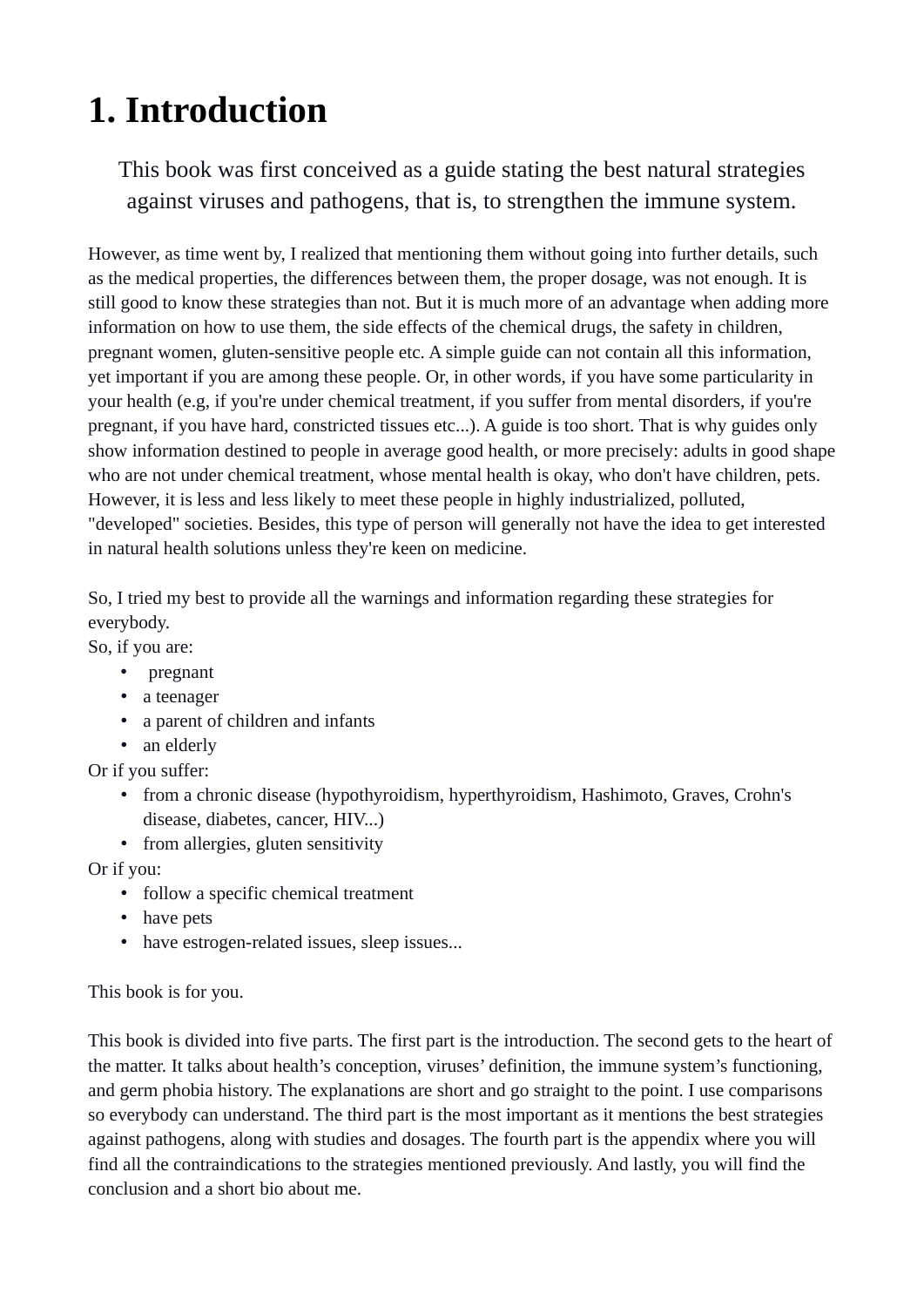## **Chapters**

1. Introduction

#### 2. Definitions and Explanations

- What Is Health?  $\bullet$
- What Is a Virus?
- The Immune System: How Does it Work?  $\bullet$ 
	- $\bullet$ The Immune System, Our Fortification
	- $\bullet$ The Bacterias: Our First Defense Line
	- The Enzymes: Our Second Defense Line
	- $\bullet$ The White Cells: the Phagocytes
	- $\bullet$ The Backup Army: the B Lymphocytes
	- $\bullet$ The T Cells: Our Recognition System
	- Our Last Immune Barrier: the T Helper Cells  $\bullet$
	- **The Vital Antioxidants**  $\bullet$
	- Why Does Our Immune System Fail? The Lymphatic  $\bullet$ **System**
- The Lymphatic System: the Body's Drainage System
	- $\bullet$ How to Fix the Lymphatic System?
- The Microbe Phobia Mindset Still Alive  $\bullet$
- A Little Bit of History: Pasteur and the Germs  $\bullet$
- Pasteur Versus Béchamps  $\bullet$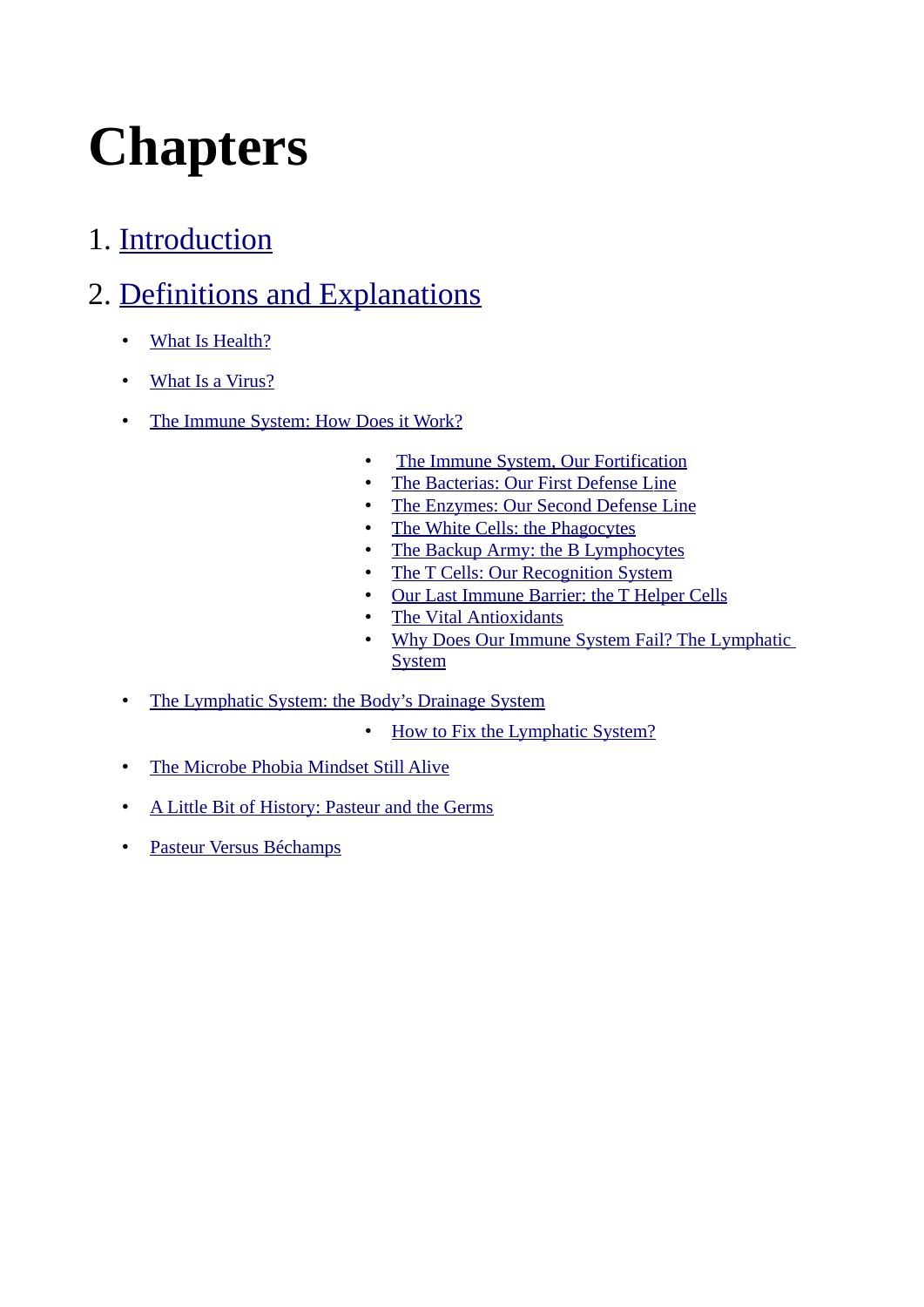#### 3. Natural Strategies Against Pathogens

- Protective Measures:
- Public Places
- Wash Your Hands
- Alcohol-Based Sanitizer
- Hydrogen Peroxide and Lysol
- Ozone
- **Contact With Sick People**
- Cough and Sneeze
- Disinfection
- **Masks**
- Eye Goggles
- **Gloves**
- Air Filters
- Public Panic
- Lifestyle:
- Sleep
- Fasting
- Saline Drops and Sprays
- Neti Pots
- Humidifiers and Steam
- Gargling
- Menthol Ointment
- Sun Exposure
- Smoking Cigarettes, Secondary Smoke, Medicinal Marijuana, and Secondary Vaping
- Excessive Exercise
- Medications (Chemical Drugs):
	- Natural Alternatives for Antibiotics
	- Natural Alternatives for Antacids
	- Natural Alternatives for Anti-Histamines
	- Natural Alternatives for Steroids
- EMF's (Electromagnetic Fields)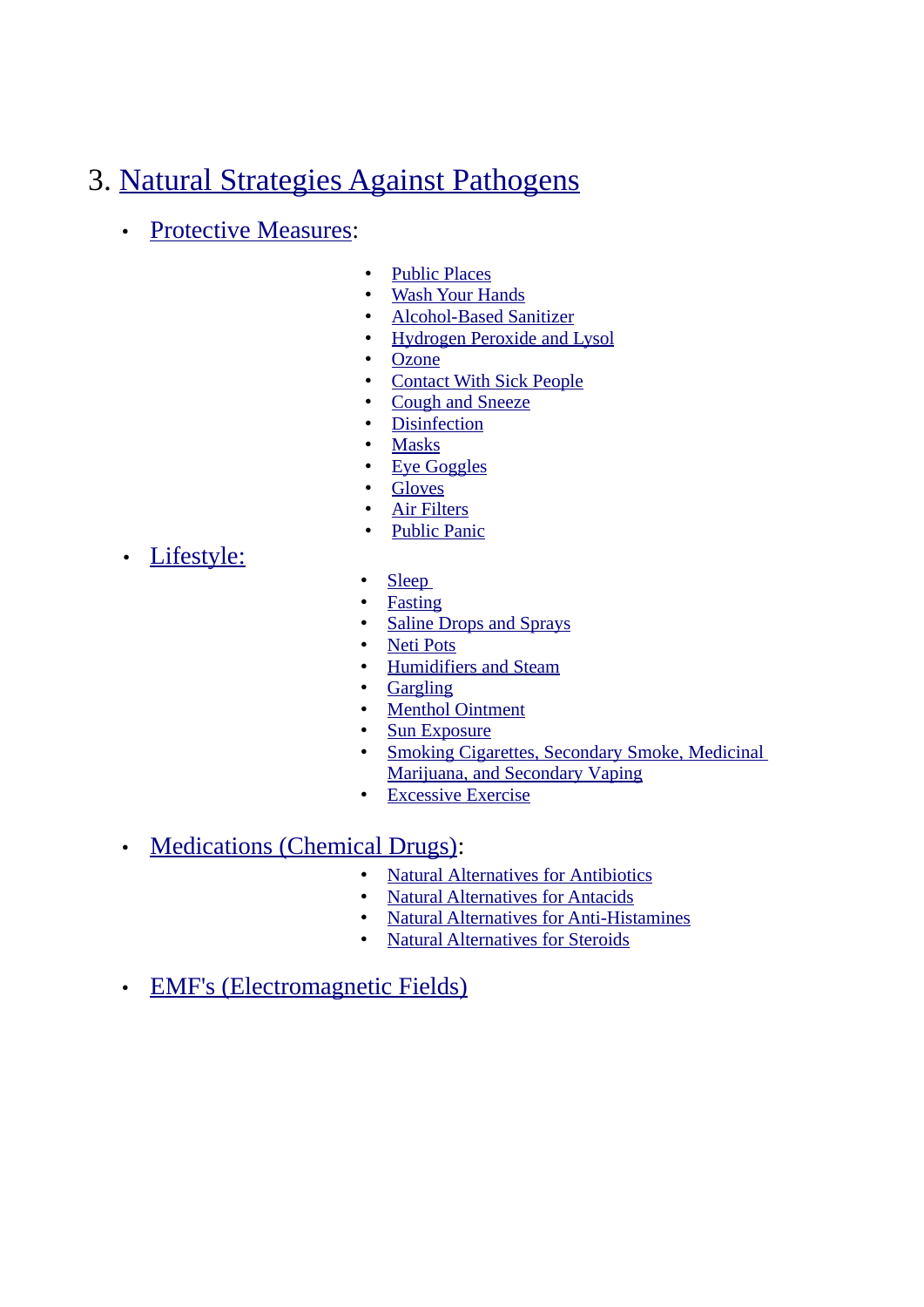• Foods

- What Kind of Food?
- Foods
- Animal Proteins
- Fats
- Fermented Foods
- Sugar
- Carbs and Gluten
- Alcohol
- Organic, Raw, Unfiltered Honey
	- A Special Note: Mushrooms
		- Reishi
		- Shiitake
		- Cordyceps
		- Maitake
		- Chaga
- Nutrients
- Vitamin C
- Vitamin A
- Vitamin D
- Vitamins B12 and B6
- Iodine
- Selenium
- Zinc
- PQQ
- Glutathione
- N-Acetylcysteine (NAC)
- Monolaurin
- Quercetin
- L-Lysine
- Naringin
- Supplements
- Colloidal Silver<br>• Bee Propolis
- **Bee Propolis**
- Bee Pollen
- Green Clay
- Grapefruit Seed Extract
- Garlic
- Probiotics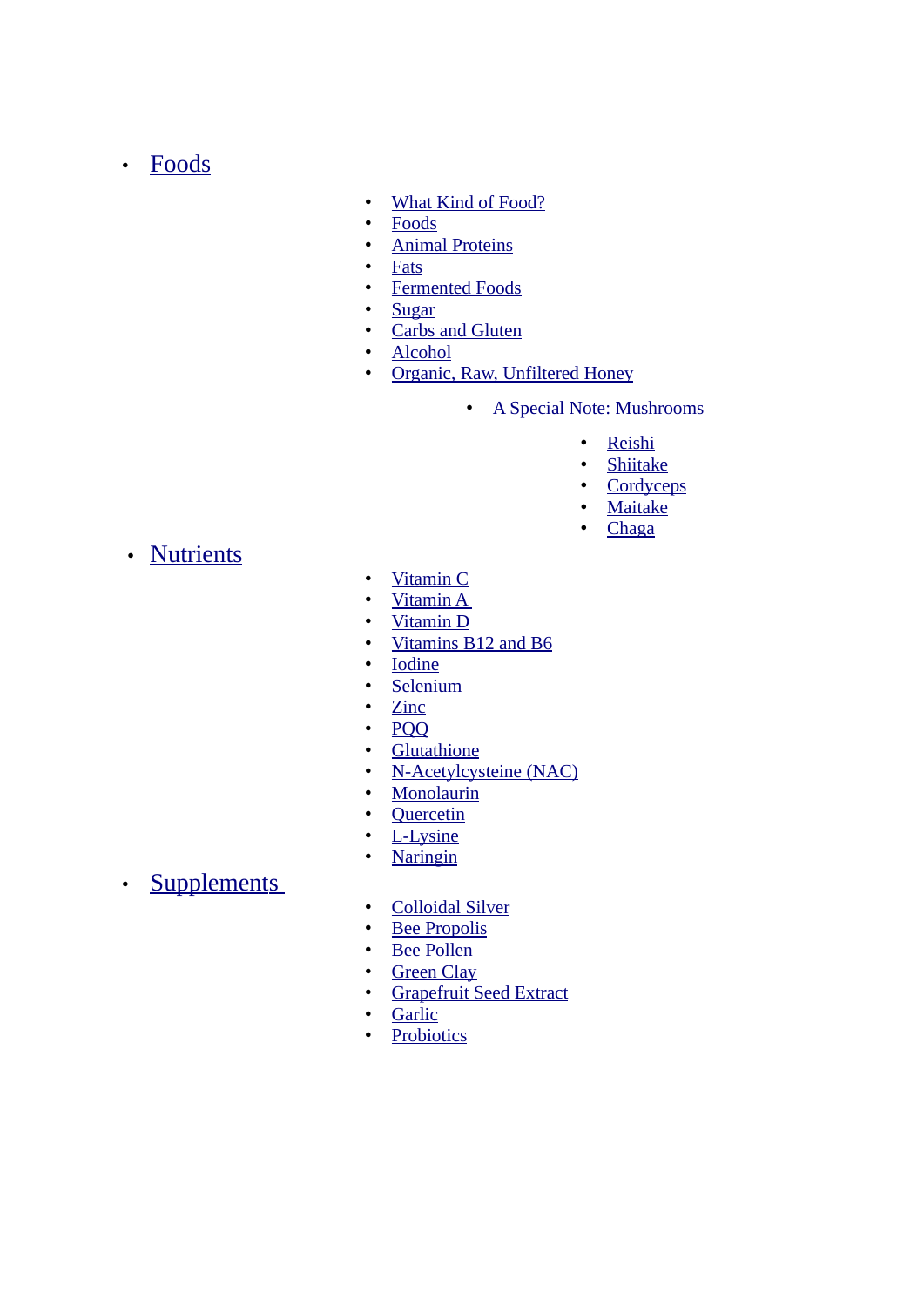• Herbs

- Herbs Classification
- Thyme
- Echinacea
- Wormwood
- White Horehound
- Plantain Herb
- Red Clover
- Lobelia
- Umckaloabo
- Pau d'Arco
- Eleuthero Root
- Andrographis
- Panax Ginseng
- Cat's Claw
- Astragalus Root
- Rhodiola
- Silver Fir
- Marshmallow
- Cistus Incanus
- Lomatium Dissectum
- Elderberry
- Traditional Chinese Medicine Herbs
- Essential Oils
- Boswellia/Frankincense
- Ravintsara
- Eucalyptus
- Peppermint
- Pine
- Tea Tree
- Thyme Oil
- Laurel Leaf Oil
- Cinnamon
- Oregano Oil
- Fir Needle Oil
- Lavender
- Emotions and Stress
- Emotions<br>• Stress
- **Stress**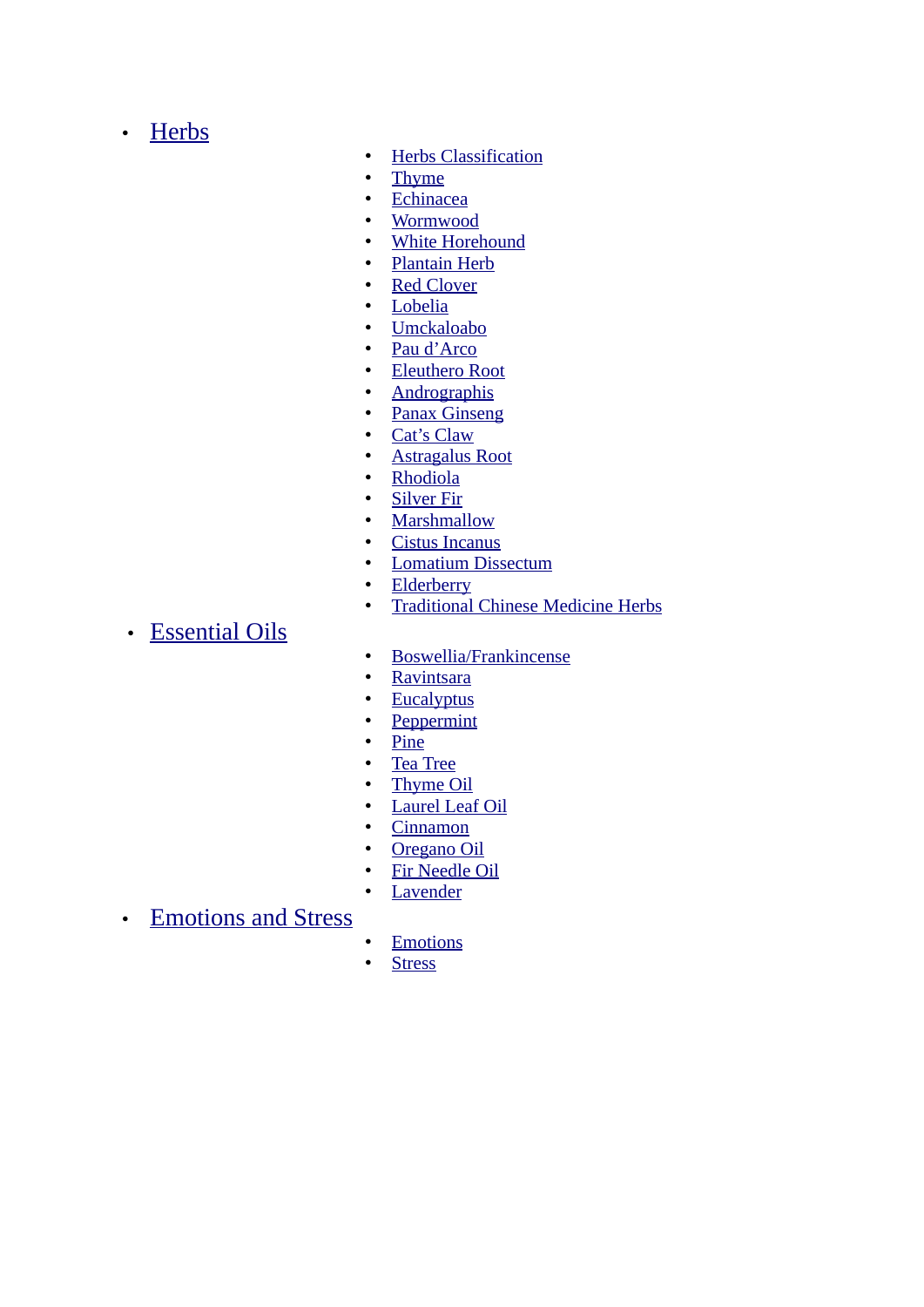#### 4. Appendix: Safety Concerns, Precautions, and Warnings; Potential Drug Interactions

- Mushrooms:
- Shiitake
- Cordyceps
- Reishi
- Maitake
- Chaga
- Nutrients:
- Vitamin A
- Vitamin C
- Vitamin D
- Vitamin B12
- Vitamin B6
- Iodine
- PQQ
- Glutathione
- N-Acetylcysteine (NAC)
- **Quercetin**
- Zinc
- L-Lysine
- Monolaurin
- Naringin
- Selenium
- Supplements:
- Colloidal Silver
- Bee Propolis
- Bee Pollen
- Green Clay
- Garlic
- Grapefruit Seed Extract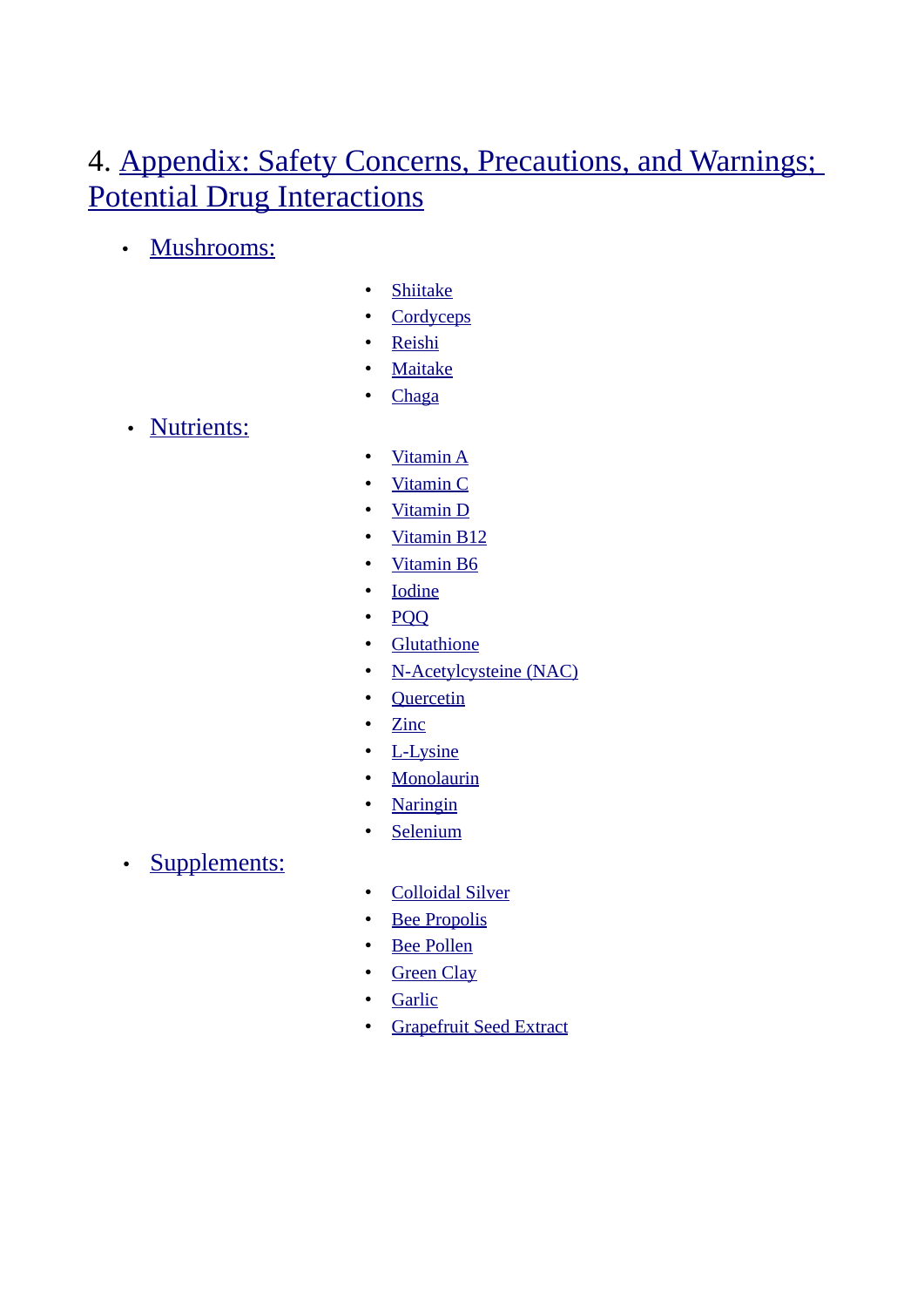#### • Herbs:

- Echinacea
- Wormwood
- White Horehound
- Plantain Herb
- Umckaloabo/Black Geranium
- Red Clover
- Lobelia
- Pau d'Arco
- Eleuthero Root
- Andrographis
- Panax Ginseng
- Cat's Claw
- Astragalus
- Rhodiola
- Silver Fir
- Marshmallow
- Cistus Incanus
- Lomatium Dissectum
- Elderberry
- Thyme

#### 5. Conclusion

• About the Author

*Any client reading this book understands that the information given out by a Naturopathic Practitioner is at all times limited strictly for educational purposes and only on the subject of health matters. This information is intended for the best possible state of health and does not involve the diagnosing, prognosticating, treatment, or prescribing of medications for the treatment of disease.*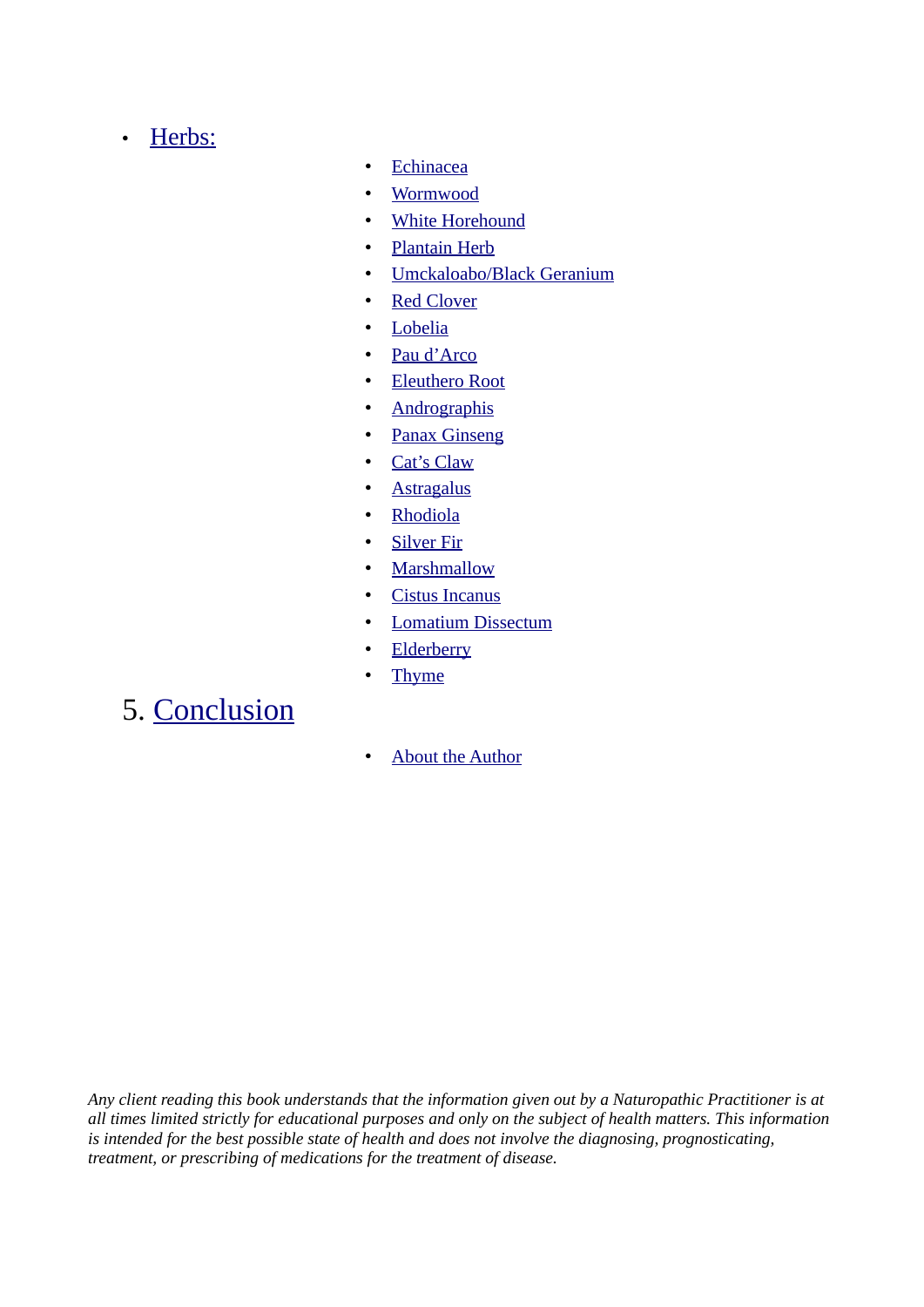#### <span id="page-8-0"></span>2. **Definitions and Explanations**

Before taking any action, it is important to understand how our body works, and why mainstream media still refuse to consider new scientific data, hence this overwhelming contradictory information you can find on the internet and the official media.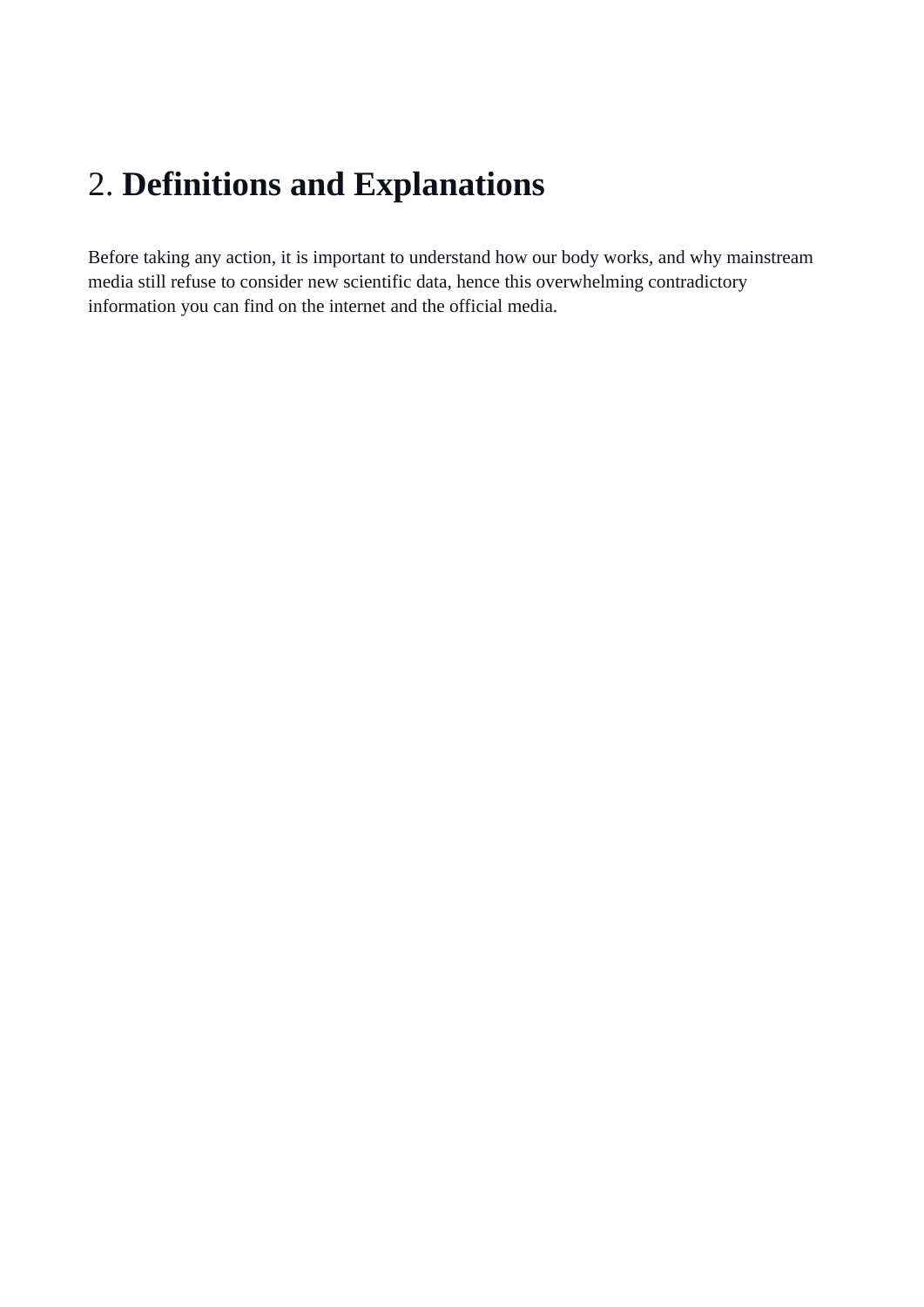#### <span id="page-9-0"></span>**What Is Health?**

Our understanding of health is essential if we want to understand all the body mechanisms and take action. The most common conception taught at medical schools is that health is an absence of symptoms. The body is a vulnerable automaton that goes rusty with age. But the more you study about diseases and how the body fights, you end up understanding it is the contrary: the body is an alive, logical, and smart entity.

First, health is a consequence of vitality and life. It is life's result. When health is strong, the body and mind are nurtured, and genes work well, even when they're weak. Because in this situation, it means you took care of them using the right diet, supplements. You gave your body what it needs. As a result, you are healthy.

Health also means balance. There is nor deficiency, neither excess. All the cells interact with each other without any obstacles. And most importantly, all the body and mind functions, brain/rationality, heart/emotions/intuition, gut/instincts are also in harmony.

We can compare health as a wheel. Good health needs all the gears below in good shape:

- Air, breathing
- Water
- Sun, heat
- Posture
- Activity, movement
- Sleep
- Food
- Rest, relaxation
- A proper rhythm of life, adaptation
- Environment
- Expressing emotions: love, gratitude (even negative feelings)
- Mind: connection to the brain/rationality, heart/intuition, gut/instincts
- Spirituality, connection to nature
- Socializing
- Self-esteem

If this wheel lacks one or several of these gears mentioned above, it couldn't roll correctly. The problem is that it is obviously impossible in our current society to have all these gears in good condition. In this situation, we have to prioritize and take action on the gear that is not functioning at all.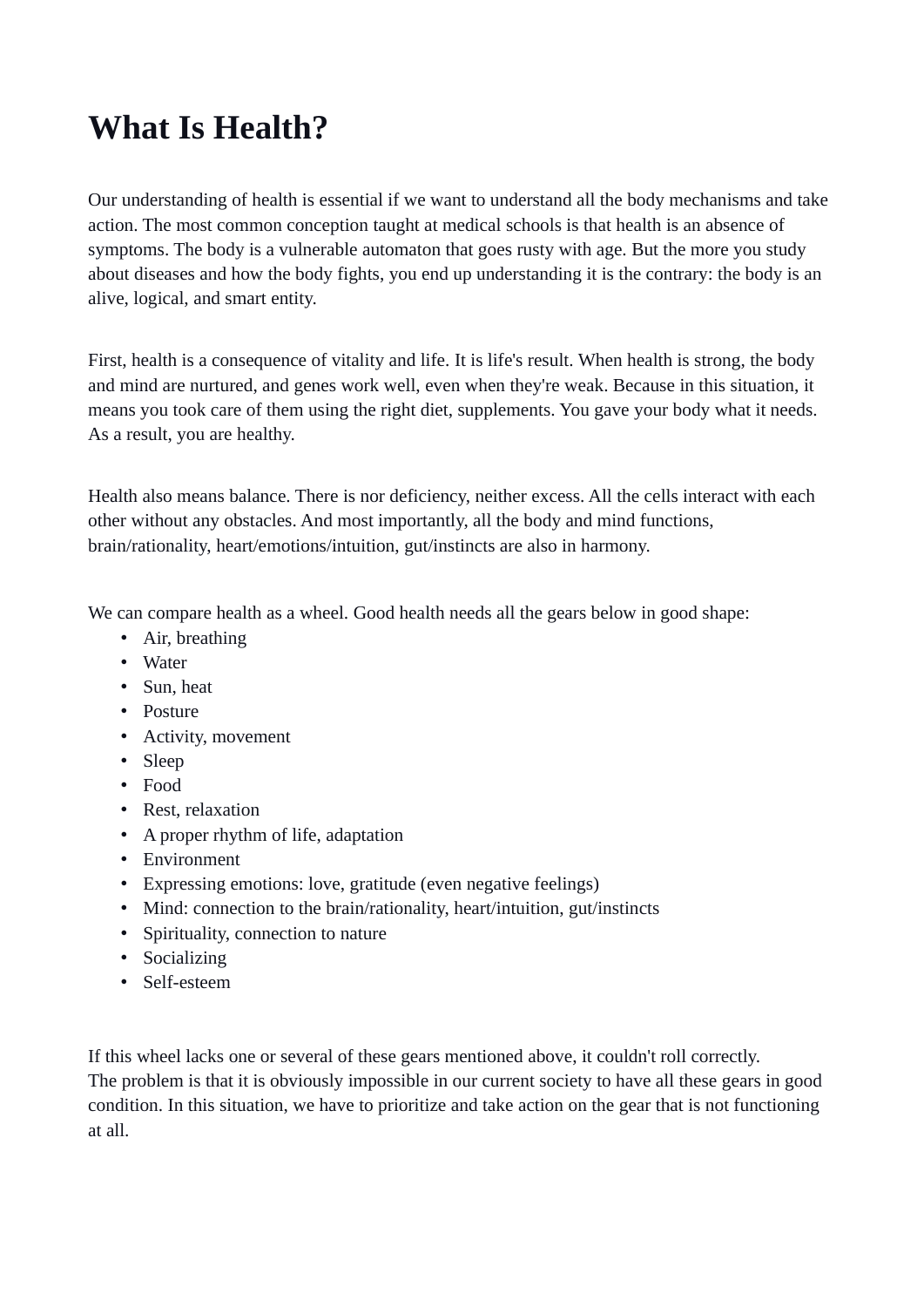## <span id="page-10-0"></span>**What Is a Virus?**

Before discussing the immune system's functioning, our current mindset about pathogens, and finally, the natural strategies against them, it is important to make things clear about the virus. At the time of writing, Covid 19 is still spreading and scaring many people.

#### **What Is a Virus?**

A virus is a dead piece of genetic material. It doesn't have a cell structure. It is wrapped in a shell, which is made up of a protein or a lipid envelope. The virus is much smaller than bacteria. The virus could be compared to a tennis ball, while the bacteria could be seen as the Liberty's statue.

#### **How Do Viruses Function?**

The envelope of the virus fuses with the membrane of the host cell. It hits the cell's nucleus and hijacks the duplicator. The virus can replicate. Then, the virus goes out of the cell, killing it and will hide from the immune system.

But some viruses, such as herpes, go dormant. This kind of virus waits until you're weakened, that is to say, when you're stressed, nutritionally deficient, get older... Then, it attacks again.

Some viruses, such as influenza, can also activate glycolysis. Glycolysis is a process that helps release sugar. Roughly speaking, it means this type of virus gets stronger when there is sugar in the body. Conversely, they weaken when this process is less activated.

To sum it up, no one can kill a virus as it is a dead cell. When you get symptoms from it, it means it had been stimulated by something in your life. That could be stress, nutritional deficiencies, a congested lymphatic system, an overworked immune system, to name a few.